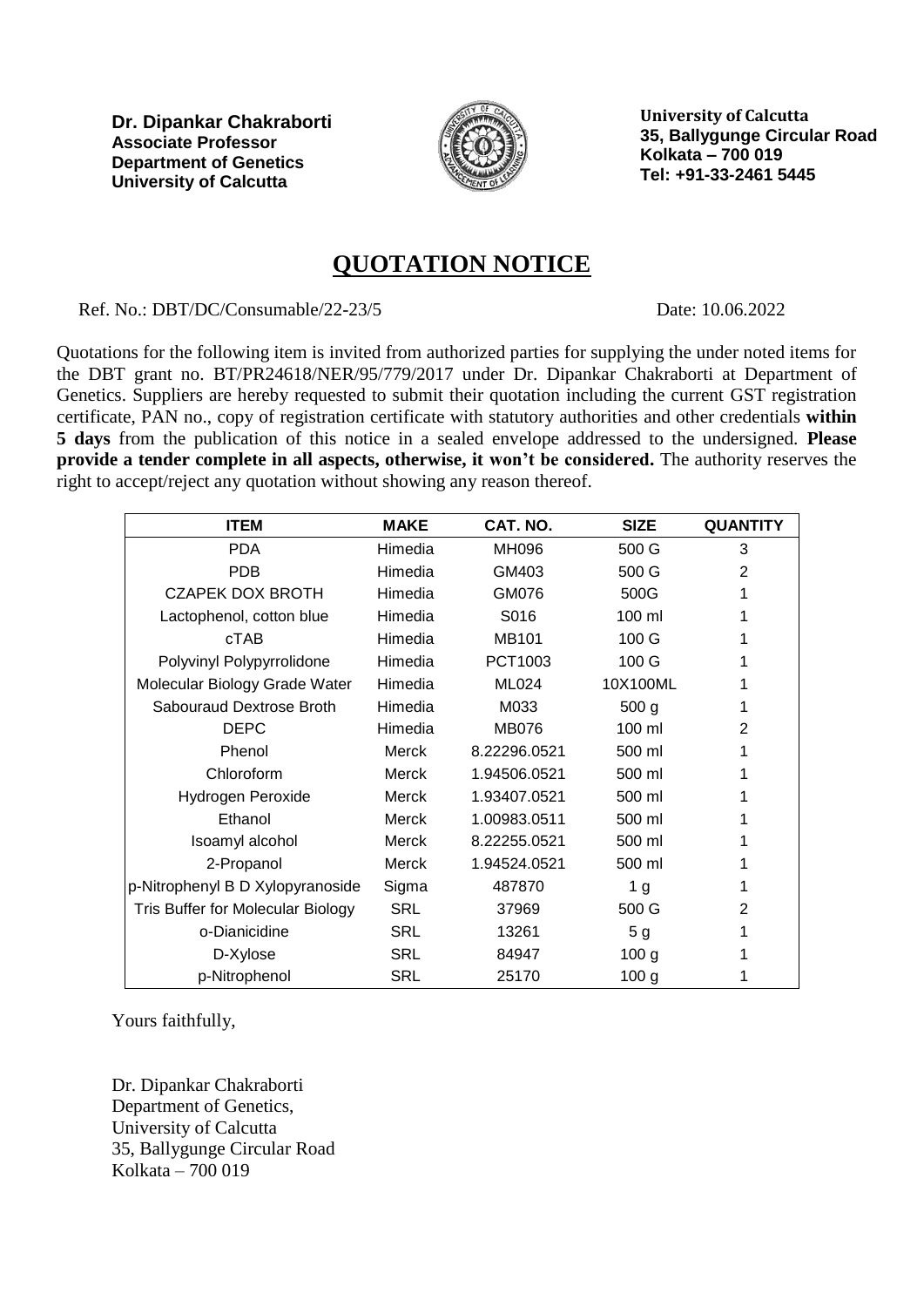

**University of Calcutta 35, Ballygunge Circular Road Kolkata – 700 019 Tel: +91-33-2461 5445**

# **QUOTATION NOTICE**

Ref. No.: DBT/DC/Consumable/22-23/6 Date: 10.06.2022

Quotations for the following item is invited from authorized parties for supplying the under noted items for the DBT grant no. BT/PR24618/NER/95/779/2017 under Dr. Dipankar Chakraborti at Department of Genetics. Suppliers are hereby requested to submit their quotation including the current GST registration certificate, PAN no., copy of registration certificate with statutory authorities and other credentials **within 5 days** from the publication of this notice in a sealed envelope addressed to the undersigned. **Please provide a tender complete in all aspects, otherwise, it won't be considered.** The authority reserves the right to accept/reject any quotation without showing any reason thereof.

| TEM                        | <b>MAKE</b> | CAT. NO. | SIZE  | <b>QUANTITY</b> |
|----------------------------|-------------|----------|-------|-----------------|
| Agarose                    | Lonza       | 50004    | 500 G |                 |
| GoTaq Flexi DNA polymerase | Promega     | M8295    | 500 U |                 |

Yours faithfully,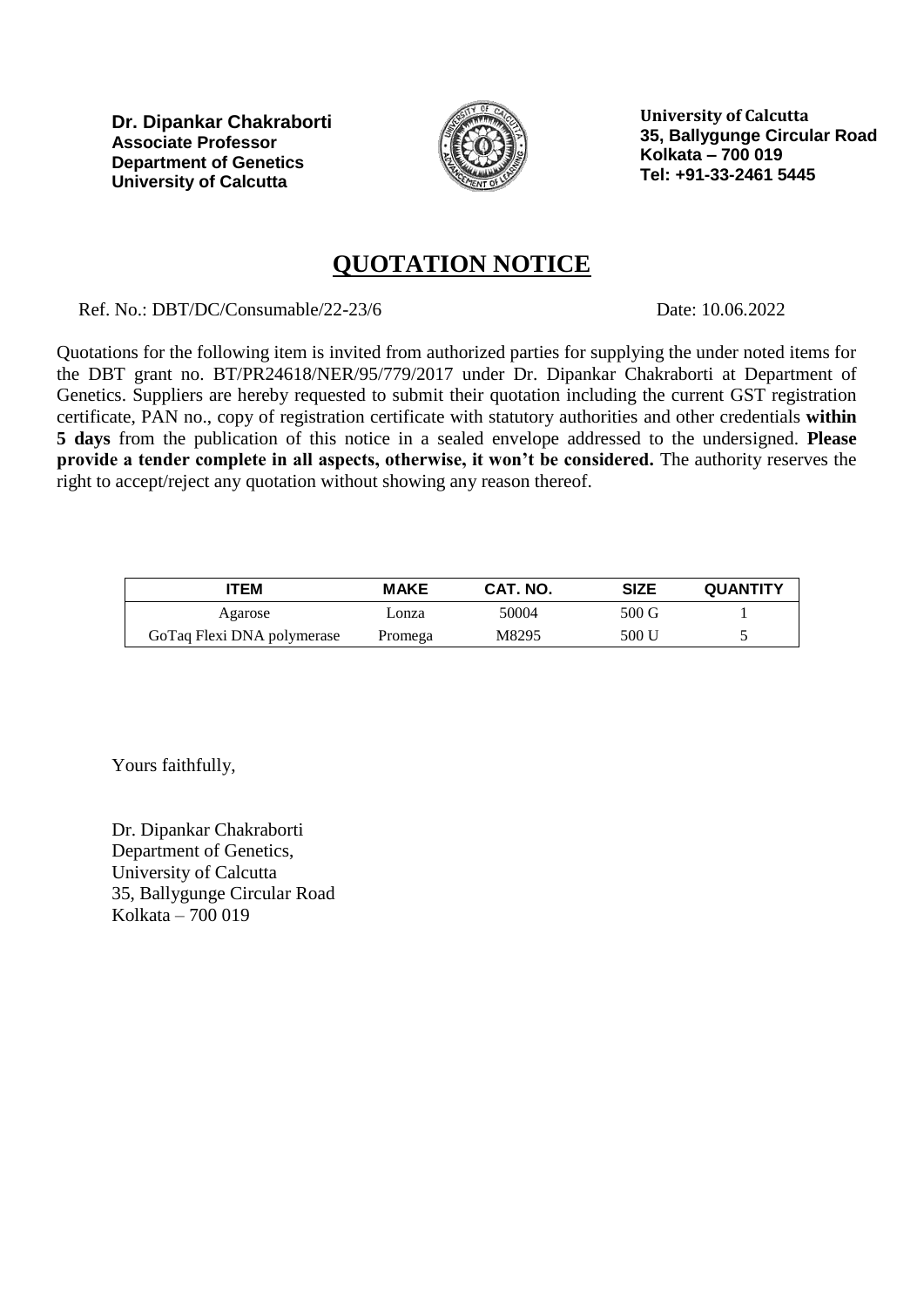

**University of Calcutta 35, Ballygunge Circular Road Kolkata – 700 019 Tel: +91-33-2461 5445**

## **QUOTATION NOTICE**

Ref. No.: DBT/DC/Consumable/22-23/7 Date: 10.06.2022

Quotations for the following item is invited from authorized parties for supplying the under noted items for the DBT grant no. BT/PR24618/NER/95/779/2017 under Dr. Dipankar Chakraborti at Department of Genetics. Suppliers are hereby requested to submit their quotation including the current GST registration certificate, PAN no., copy of registration certificate with statutory authorities and other credentials **within 5 days** from the publication of this notice in a sealed envelope addressed to the undersigned. **Please provide a tender complete in all aspects, otherwise, it won't be considered.** The authority reserves the right to accept/reject any quotation without showing any reason thereof.

| <b>ITEM</b>                                                      | <b>MAKE</b> | CAT. NO. | <b>SIZE</b>   | <b>QUANTITY</b> |
|------------------------------------------------------------------|-------------|----------|---------------|-----------------|
| DNeasy plant mini kit (50)                                       | Qiagen      | 69104    |               |                 |
| RevertAid Reverse Transcriptase<br>$(200 \text{ U}/\mu\text{L})$ | Thermo      | EP0441   | $10000$ units |                 |
| <b>RNase A</b>                                                   | Thermo      | EN0531   | 1 ml          |                 |
| <b>DNase I</b>                                                   | Thermo      | EN0521   |               |                 |

Yours faithfully,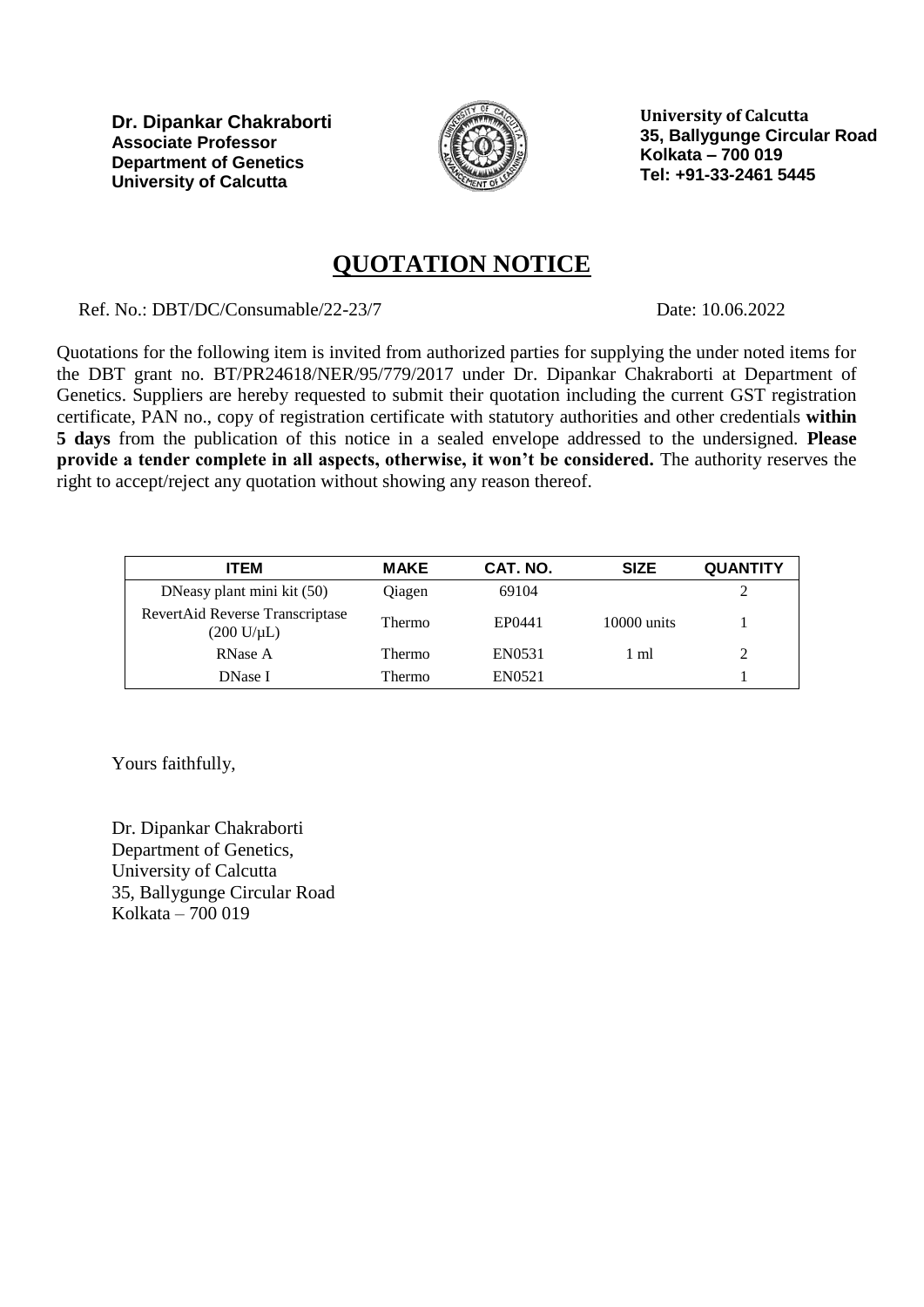

**University of Calcutta 35, Ballygunge Circular Road Kolkata – 700 019 Tel: +91-33-2461 5445**

### **QUOTATION NOTICE**

Ref. No.: DBT/DC/Consumable/22-23/8 Date: 10.06.2022

Quotations for the following item is invited from authorized parties for supplying the under noted items for the DBT grant no. BT/PR24618/NER/95/779/2017 under Dr. Dipankar Chakraborti at Department of Genetics. Suppliers are hereby requested to submit their quotation including the current GST registration certificate, PAN no., copy of registration certificate with statutory authorities and other credentials **within 5 days** from the publication of this notice in a sealed envelope addressed to the undersigned. **Please provide a tender complete in all aspects, otherwise, it won't be considered.** The authority reserves the right to accept/reject any quotation without showing any reason thereof.

| ITEM                         | <b>MAKE</b> | CAT. NO.          | <b>SIZE</b>      | <b>QUANTITY</b> |
|------------------------------|-------------|-------------------|------------------|-----------------|
| Taq polymerase               | GeNetBio    | $G-4001$          | 500 U            | 4               |
| 100 bp DNA Ladder (Dye Plus) | Takara      | 3422A             | $100$ rxn        |                 |
| dNTP mix                     | Takara      | 4030              | $1.28$ ml        | $\gamma$        |
| RNA <sub>iso</sub> plus      | Takara      | 9108              | $100 \text{ ml}$ |                 |
| 50 bp DNA Ladder Plus        | GeNetBio    | M <sub>1051</sub> | $100$ rxn        |                 |

Yours faithfully,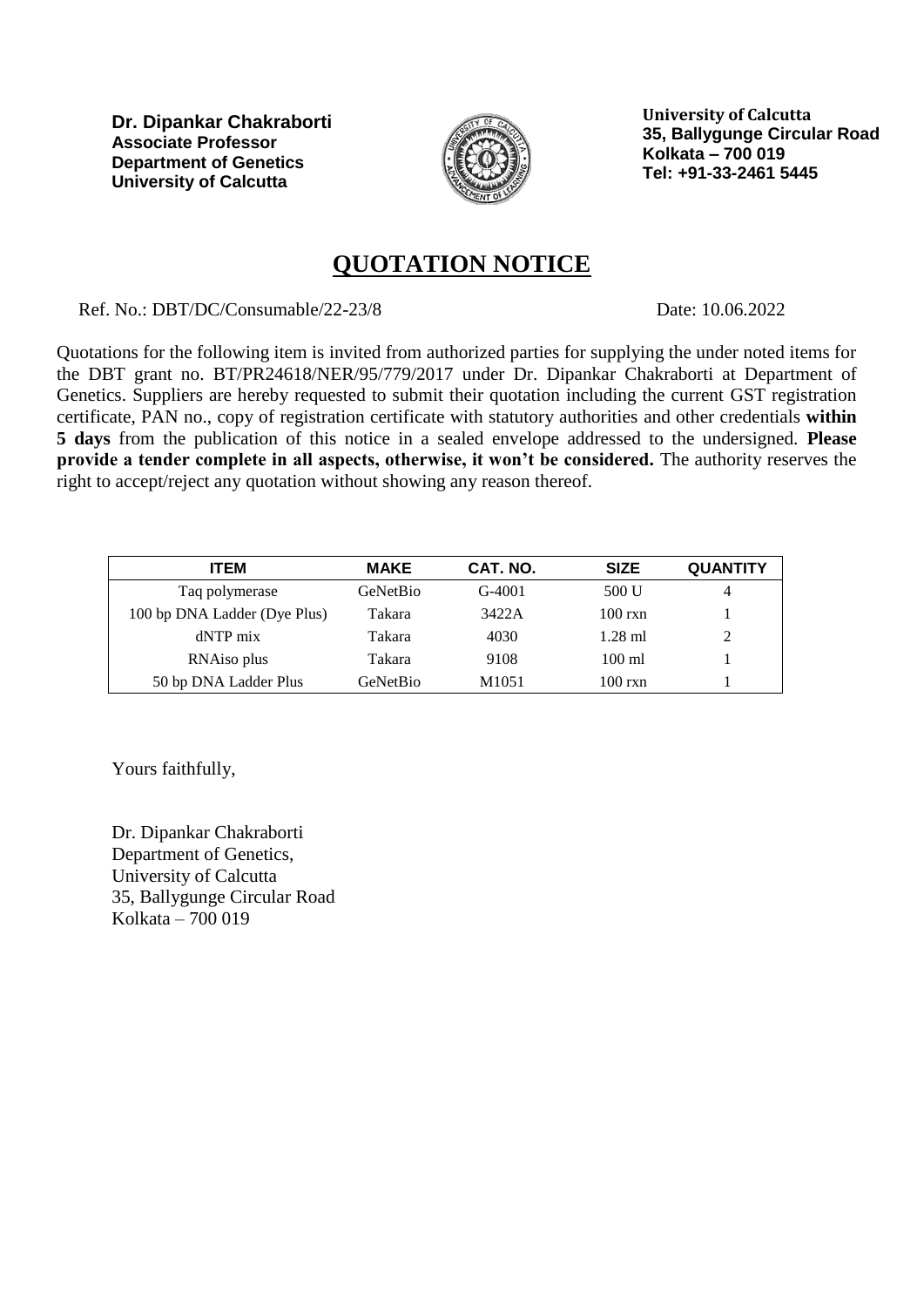

**University of Calcutta 35, Ballygunge Circular Road Kolkata – 700 019 Tel: +91-33-2461 5445**

## **QUOTATION NOTICE**

Ref. No.: DBT/DC/Consumable/22-23/9

Date: 10.06.2022

Quotations for the following item is invited from authorized parties for supplying the under noted items for the DBT grant no. BT/PR24618/NER/95/779/2017 under Dr. Dipankar Chakraborti at Department of Genetics. Suppliers are hereby requested to submit their quotation including the current GST registration certificate, PAN no., copy of registration certificate with statutory authorities and other credentials **within 5 days** from the publication of this notice in a sealed envelope addressed to the undersigned. **Please provide a tender complete in all aspects, otherwise, it won't be considered.** The authority reserves the right to accept/reject any quotation without showing any reason thereof.

| <b>ITEM</b>                                       | <b>MAKE</b>    | CAT. NO. | <b>SIZE</b>  | <b>QUANTITY</b> |
|---------------------------------------------------|----------------|----------|--------------|-----------------|
| <b>HYDROCLORIC ACID 37%</b>                       | <b>MERCK</b>   |          | 2.5L         | 1               |
| Centrifuge tube 15ml Sterile                      | Tarson         | 546021   |              | 250             |
| Centrifuge tube 50ml Sterile                      | Tarson         | 546041   |              | 125             |
| Micro Tip 0.2 - 10 ul                             | Tarson         | 521000   | $1000$ /pack | 10 packs        |
| Micro Tip 2 - 200 ul                              | Tarson         | 521010   | 1000/pack    | 12 packs        |
| Micro Tip 200 - 1000 ul                           | Tarson         | 521020   | 500/pack     | 12 packs        |
| Micro centrifuge tube 1.5 ml                      | Tarson         | 500010   | 500/pack     | 10 packs        |
| Micro centrifuge tube 2 ml                        | Tarson         | 500020   | 500/pack     | 6 packs         |
| PCR tube (200 ul) with Flat cap                   | Tarson         | 510051   | $1000$ pcs   | 2 packs         |
| Micto Test Plate 0.4ml F                          | Tarson         | 941196   |              | 30 pcs          |
| Measuring Cylinder 100 ml glass                   | <b>Borosil</b> | 3022016  |              | 1 pc            |
| Measuring Cylinder 50 ml glass                    | <b>Borosil</b> | 3022012  |              | 1 pc            |
| Measuring Cylinder 100 ml Plastic                 | Tarson         | 345040   |              | 2 pcs           |
| Measuring Cylinder 500 ml Plastic                 | Tarson         | 345060   |              | 2 pcs           |
| Conical Flask 250 ml Glass                        | <b>Borosil</b> | 4980021  |              | 10 pcs          |
| Conical Flask 2000 ml Glass                       | <b>Borosil</b> | 4980030  |              | 1 pc            |
| Beaker 250 ml Glass                               | <b>Borosil</b> | 1000021  |              | 3 pcs           |
| Beaker 1000 ml Plastic                            | Tarson         | 421060   |              | 2 pcs           |
| <b>Gloves Medium</b>                              | Kimberly clark |          |              | 2 box           |
| Gloves Large                                      | Kimberly clark |          |              | $1$ box         |
| Gloves small                                      | Kimberly clark |          |              | 1 box           |
| Handcare Disposable Gloves (Non-Sterile)          | Hicare         |          | $100$ pcs    | $2$ box         |
| Cryocube box 100 place                            | Tarson         | 202070   |              | 4 pcs           |
| Cardboard cryobox 81 places box for 1ml/2ml vials | Tarson         | 524023   |              | 8 pcs           |
| PCR rack with cover 96 places                     | Tarson         | 241000   |              | 6 pcs           |
| Screw Cap Centrifuge Tube Round Bottom 30ml       | Tarson         | 541030   |              | 10 pcs          |

Yours faithfully,